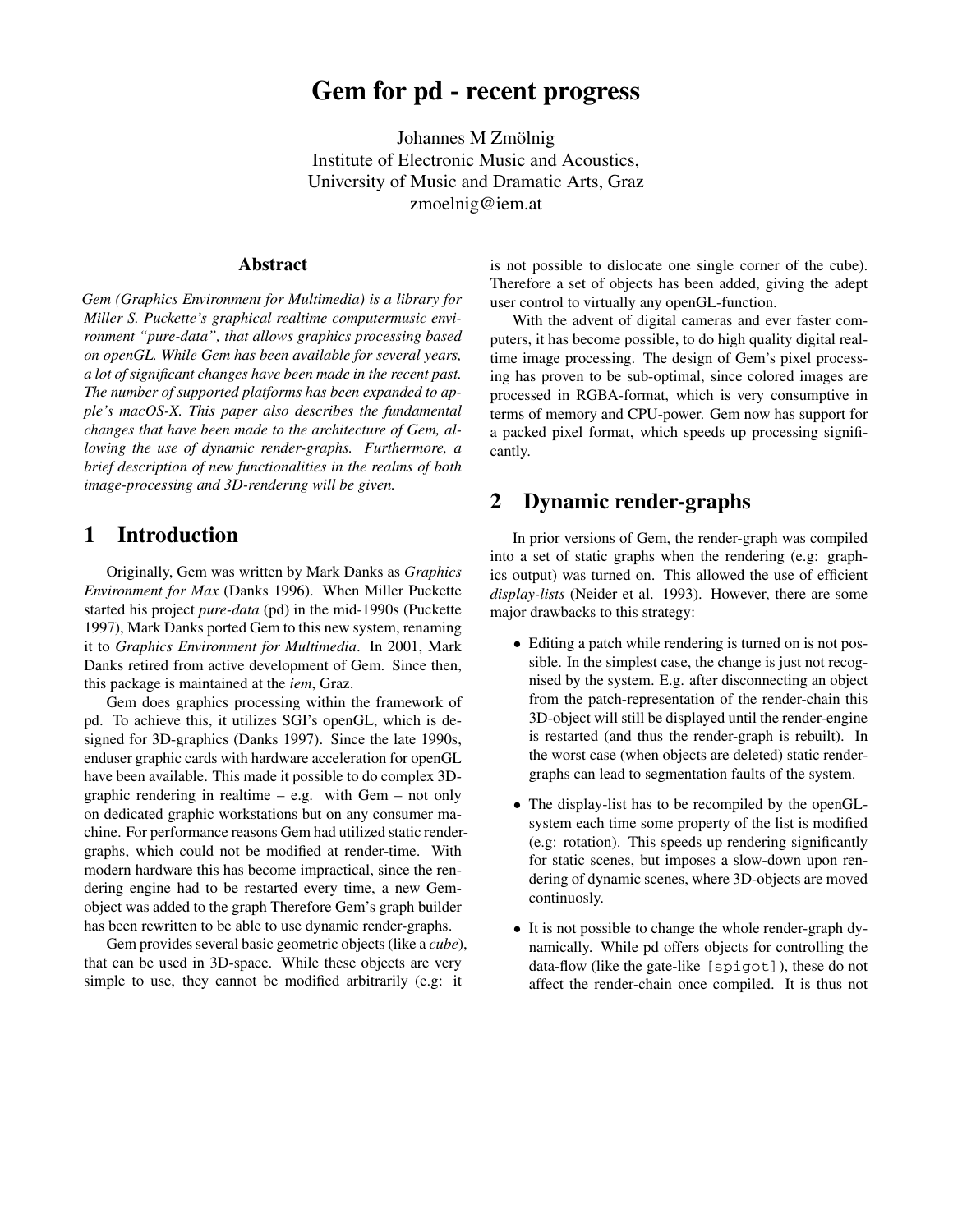possible to disable (at run-time) parts of the render-tree or to render subtrees multiple times without specially provided objects.

#### **2.1 Controlling the signal-flow**

To overcome the disadvantages of static render-graphs, Gem now uses pd's internal message-engine at run-time (as opposed to "compile-time" in prior versions). This basically means that rendering is done as follows:

- 1. each render-cycle, the [gemhead] objects receive a trigger command to render "their" subtree. On receiving the trigger, the [gemhead] sets up its internal state and outputs a *gemList*, a pd-message that holds meta-data for Gem's internal use.
- 2. a Gem-object gets the *gemList* by its first inlet. The *render()*-function of the object is executed.
- 3. the objects sends out the (eventually modified) *gemList* by its first outlet, stimulating connected Gem-objects to execute there *render()*-functions.
- 4. after all subtrees have been rendered, control is passed back to the Gem-object, which executesits *postRender()* function.

This allows Gem to take advantage of all the pd-objects for controlling the message flow.

It is therefore possible to make a patch that holds a rendergraph, a part of which is substituted during runtime (as shown in figure 1).



Figure 1: dynamic substitution of [sphere] with [cube] via a [demultiplex]-object

Furthermore, it finally allows programming Gem in realtime, e.g. the rendering engine doesn't need to be restarted everytime a new object is connected to the render-graph.

This procedure slows down the rendering process a bit, mainly because of an overhead due to pd's way of handling messages and calling object-functions. When doing imagemanipulation, this overhead is quasi infinitesimal compared to the amount of pixel-calculation, and can therefore safely be neglected.

Things are a bit different when using solely openGL, as relatively few openGL-functions are called by a single Gemobject. The worst performance can be expected of the extreme case of a *1:1*-openGL-wrapper, as is shown below.

In most cases, however the difference will be imperceptible.

### **2.2 Particle systems**

Another advantage of the direct usage of pd's messagesystem is, that it allows re-rendering of subtrees. The simplest way to do so is by connecting a Gem-object multiple times to a subtree (figure 2).



Figure 2: rendering a subtree multiple times

This method can also be utilized to create particle-systems. Particles can be considered as a group of similar 3D-objects with separate properties, like position or color. Gem has had a set of objects for manipulating particle-systems for several years, however, the actually drawn particles had to be either points or lines, which has proven rather unsatisfying.

With the new system, it is possible to render any possible render-graph as a particle (as shown in figure 3).

## **3 Pixel graphics**

Because the drawing-engine of Gem is based on openGL, it is eminently suitable for creating 3D-scenes. Important for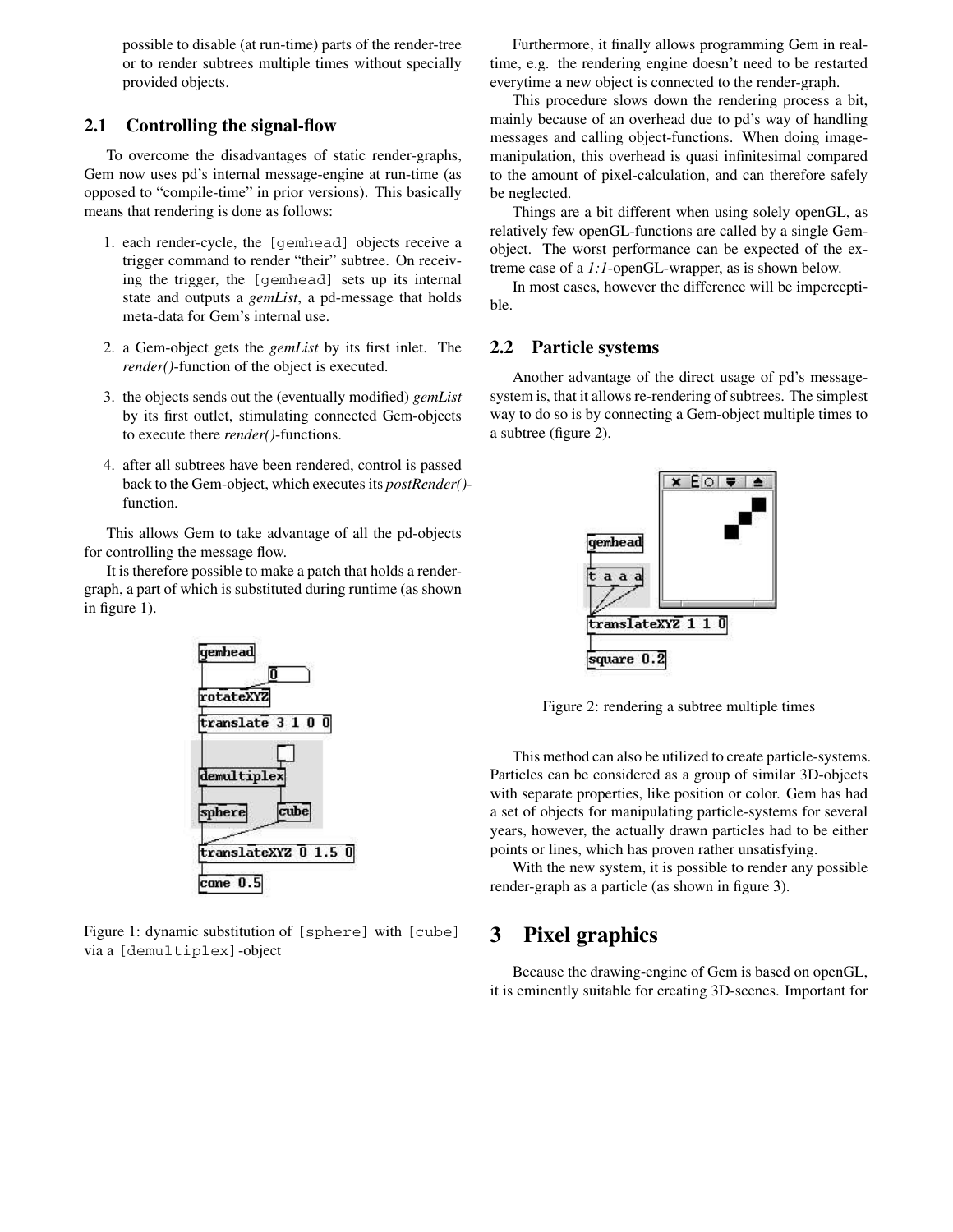

Figure 3: particle systems

3D-scenes is the ability to texture 2D-images ("pixel-graphics") onto a 3D-object.

Thus Gem has provided objects to load and texture images. Additionally it has been possible to apply some effects on this image-data, like inverting or mixing two images together.

With computers getting faster and video-capture-devices at hand, this set of objects has steadily been growing over the last years, allowing analysis and processing of still-images as well as video-streams, either pre-recorded or taken from a live-stream like a camera.

### **3.1 Colorspaces**

Traditionally, Gem has supported two different colorspaces: GL\_LUMINANCE for greyscale images and GL\_RGBA for colored images.

The drawback of using RGBA is, that it consumes a lot of memory, because each colored pixel needs 4 bytes for storage. Thus another colorspace has been introduced in Gem to allow image processing with less memory (and less CPU) consumption: UYVY (also referred to as YUV 4:2:2), which stores information for two colored pixels into four bytes (therefore taking only half of the memory of RGBA). Since this is the only YUV-model that is supported by Gem, it is referred to as *the* YUV-colorspace.

While YUV is a good choice for colored images without a transparency channel, there is one major drawback: the openGL-standard does not support any YUV-colorspaces by default. Fortunately, on some systems the openGL-engine has been extended to support such images. Gem uses these extensions if available. If not, the image is transformed to a native openGL colorspace, just before the data is passed from main memory to the rendering engine.

#### **3.2 Data-acquisition**

Pixel-data can be obtained from various sources: simple images (like JPEG- or TIFF-images), pre-recorded movies (AVI, QuickTime or MPEG-encoded) and live-input. The live-input can be fed by TV-tuners, analog capture-devices or IEEE1394-cameras.

With the introduction of a second colorspace for colorized images, the question arises, how to acquire images in a certain colorspace.

Some colored images might be in RGBA-mode natively. Video-data (either pre-recorded or live) will most often be presented in some kind of YUV-format (but not necessarily UYVY)

Formerly, the answer was simple: if the image had colorcomponents, RGBA was choosen, else the colorspace was Greyscale. Nowadays, the user can instruct a pixel-source object to present the data in the desired colorspace.

To change the colorspace of an image during processing, objects like [pix\_grey] can be utilized.

### **3.3 Pixel-manipulation**

Apart from the obvious differences like lack of color in greyscale images and no support for transparency in non-RGBA images, the user doesn't have to anything about colorspaces. Each object for pixel-manipulation, apart from some exceptions where providing methods for a certain colorspace makes no sense (like operations based on the alpha-channel), provides methods for all supported colorspaces. These can differ greatly in terms of CPU-consumption.

Optimizations (on the C++-level) can be done for each colorspace individually, or, if the effect-algorithm allows it, generically for all colorspaces. Since data in both the RGBAand the YUV-colorspace can be memory aligned, SIMD optimization, such as MMX (Mittal, Peleg, and Weiser 1997), SSE2 or AltiVec (Fuller 1998), can be applied.

The set of objects for image-manipulation has become rather large (almost 100 object are dedicated to the pixel domain).

Most notable are those objects which can be used as mere "video-effects", like kaleidoscopic or motion-blur effects.

There is also a set of objects for storing large numbers of images in main RAM, which can then be accessed randomly. This, for instance, allows the construction of live video loops.

## **4 A wrapper for openGL**

The rendering engine of Gem is entirely based on openGL. This fact, however, is normally transparent to the user. For instance, to display a geometric object like a square, it is enough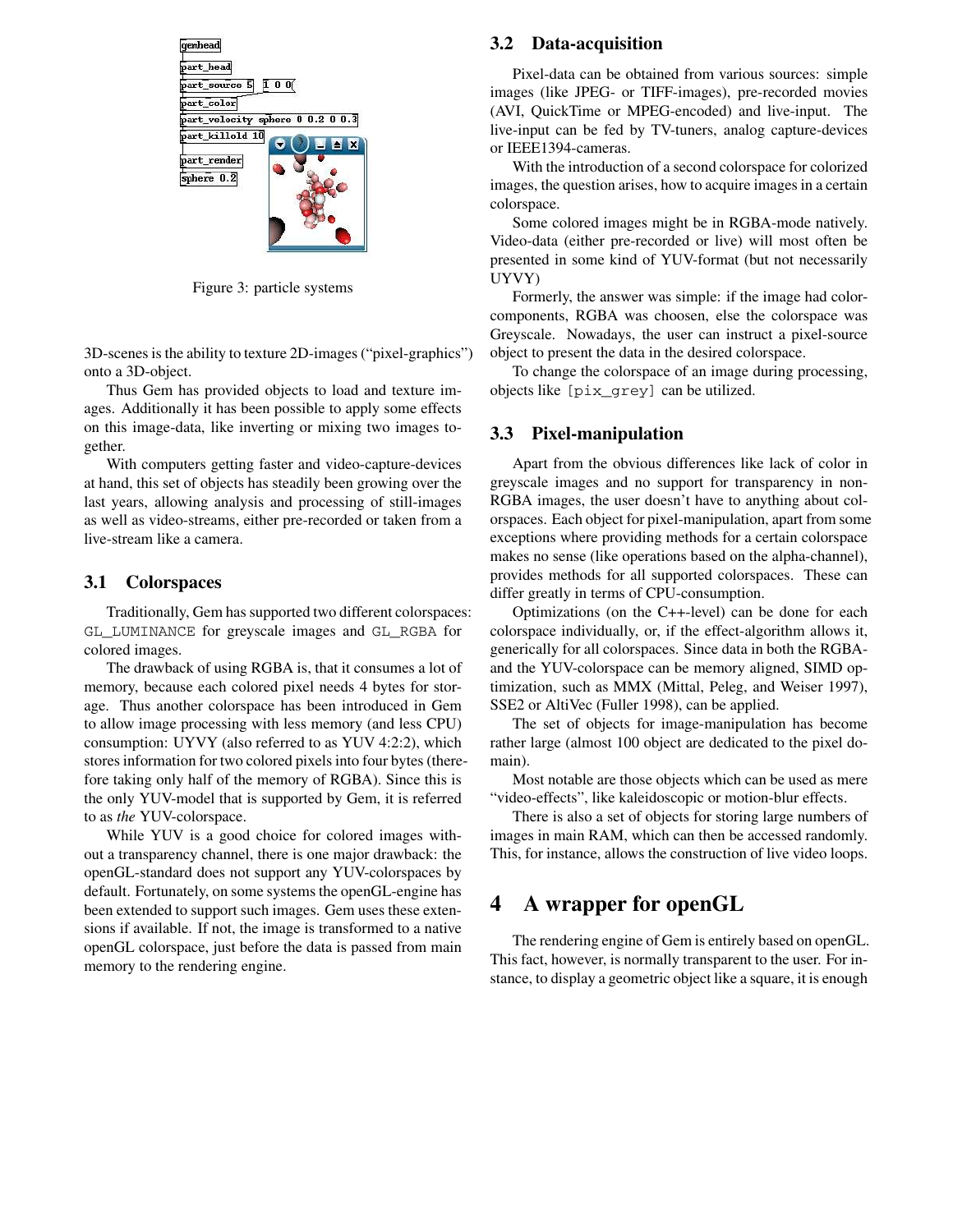to attach a [square]-object to the render-graph. Then Gem will set up the rendering engine to draw a square, with the current color and transformation. Additionally, parameters for texture-mappings are set.

While hiding the complexity of openGL behind a simple interface makes it easy and fast to create simple scene descriptions, it gives away a lot of the power of the compex system that lies behind.

To give this power back to the adept users, Gem now offers a wrapper to each function of the openGL-library, up to version 1.2. openGL-functions can be accessed via objects that have the GEM-string prefixed to the function-name.

This approach is very similar to that of the DIPS environment (Matsuda and Rai 2000), which provides basically the functionality of Gem to jMax.

Each argument of the openGL-function can be set via creationarguments to the Gem-object and changed at runtime via separate inlets. For instance, the function glvertex3f() is wrapped into the Gem-Object [GEMglVertex3f]. Since this function takes 3 float-numbers as arguments, the corresponding object has three inlets for floats (in addition to the default inlet for the *gemList*).

An example of how to use the openGL-wrapper-objects is shown in figure 4.



Figure 4: using openGL-functions within Gem

The use of these objects is less than optimal in terms of performance. There appears to be a performance loss of about 50% (see figure 5). This is due to both pd's message system and the heavy use of indirect function calls of such an openGL-wrapper: calling an openGL-function from within C/C++ results in exactly one function-call that is passed to the rendering engine (which is very fast when hardware accelerated and thus neglectible in terms of CPU-consumption). Using a wrapper object, first the wrapper-function is called which in turn calls the openGL-function, resulting in basically two function-calls compared to a single one when writing compiled code.



Figure 5: performance loss of wrapper objects

However, since Gem provides the framework for windowhandling and image-acquisition, the availability of these wrapper objects withing the pd-environment allows for rapid prototyping of openGL-code, without the need to compile.

In production environments one would then probably choose to put the prototype into a compiled object.

## **5 Availability**

Originally, Gem, like pd, was available only for SGI/Irix and Windows-NT systems. Günter Geiger has ported both packages to linux quite soon, which made them available on a wide range of hardware-platforms. After Apple released their new unix-based operating system macOS-X in 1999/2000, another port of pd was done by the community, which was essentially finished in 2001. With a running pd, James Tittle started to port Gem to the Macintosh-platform, which he finished in the year of 2002.

Since then, Gem is available on the three major operating systems that are in use nowadays:

- the Windows-family (ranging from Windows98 to WindowsXP)
- macOS-X ( $\geq$  10.2)
- linux

Currently the SGI-version of Gem not actively maintained, although it shouldn't be too hard to compile the package on an IRIX-system, since recent changes have not touched the system-specific implementations such as window-handling.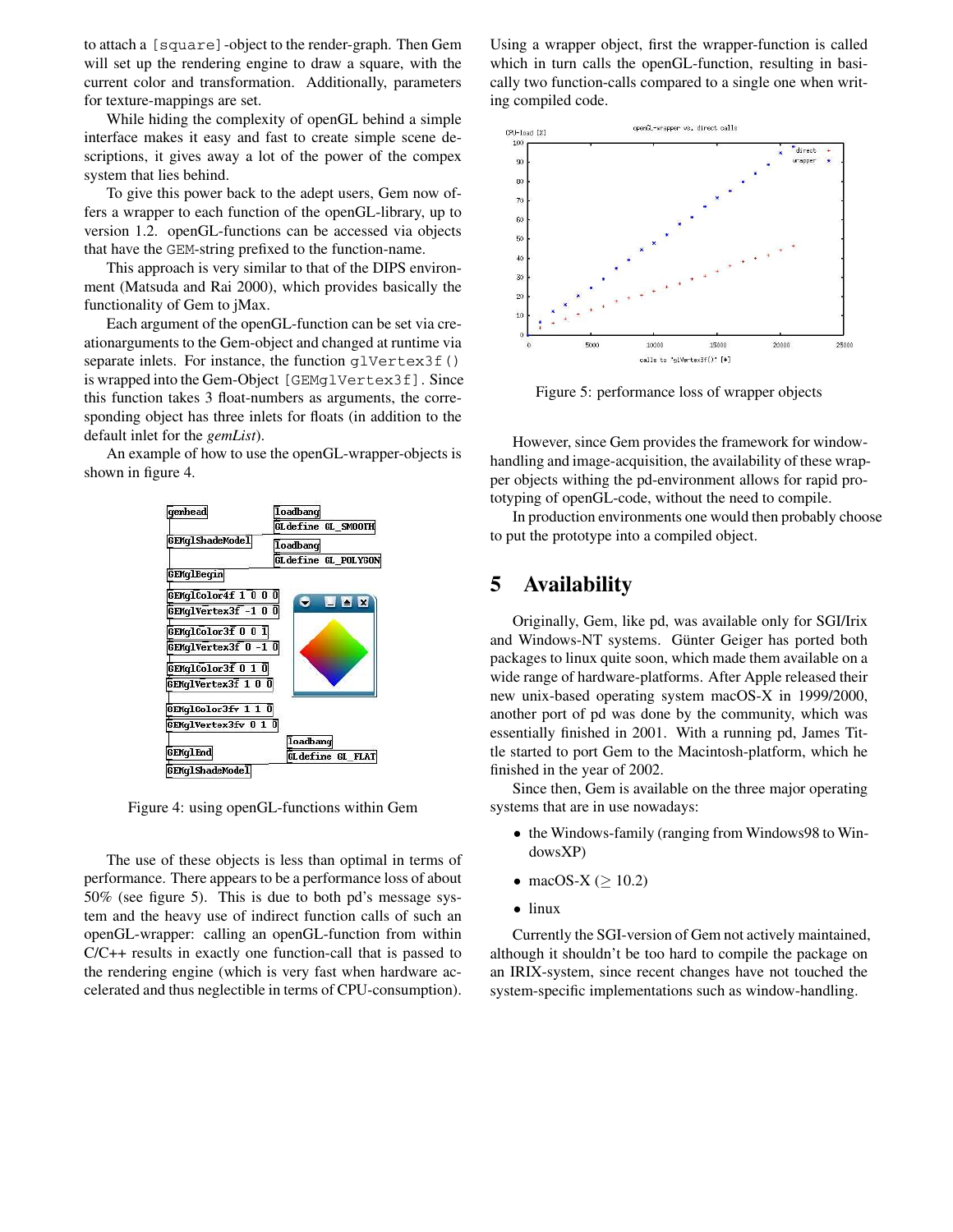#### **5.1 Paradigm: Crossplatform**

One of the major strengths of Gem has always been it's cross-platform availability. This is mainly due to the fact, that the rendering engine is based on the system independent graphics library open $GL<sup>1</sup>$ .

Pd-patches are saved in a format, that can be read on all platforms. Thus Gem-patches (e.g: pd-patches containing Gem-objects) can be used on all supported platforms too, no matter on which operating system they were originally created. Operating-system specific details are made transparent to the user.

However, there are some minor platform-dependant differences of the various Gem-builts, especially where imageacquisition is involved. This is mainly due to the fact, that differenct decoding libraries are the default on different systems: e.g. on Windows the AVI-format is used for storing movies, while on Apple-computers there is a preference for QuickTime.

**Gem on Windows** : For decoding movie-filesin AVI-format, Gem uses Microsoft's *Multimedia SDK* (Microsoft Corporation 2003a), which is supported by all Windows-platforms since Windows95. However, this framework is rather old and does not work with some modern codecs available. For decoding QuickTime-files, the *QuickTime For Windows*-library (Apple Computer Inc. 2003c) is used. Video grabbing now utilizes Microsoft's *DirectShow* (Microsoft Corporation 2003b), which enables Gem to use virtually all modern capture devices.

**Gem on macOS-X** : On macOS-X, image data of various sources can be acquired by using the standardized quicktimeinterface (Apple Computer Inc. 2003b). This means that any image-source (e.g: live devices, like IEEE1394-camcorders or webcams, and movie-files with all sorts of codecs) that has Quicktime-support (Matsuda, Miyama, Ando, and Rai 2002) can be accessed from within Gem. Furthermore, there are macOS-X specific openGL extensions (Apple Computer Inc. 2003a), allowing highly optimised use of textures, such as direct use of YUV 4:2:2 images as textures: so image data can be acquired, processed and displayed without any colorspace conversion (Heckenberg 2003). Furthermore, most Gem-objects for image manipulation have already SIMD optimised processing kernels for both G4- and G5-machines, which speeds up image processing significantly.

**Gem on linux** : Under linux, things are a bit different, as there is no common interface for accessing various hardware devices and video codecs. Therefore a lot of different libraries are utilized. For capturing live image data, Gem uses both the *Video For Linux*-API (Dirks et al. 2003) – which allows the use of a large number of analogue capturedevices, such as TV-cards and webcams – and the *libDV*-API (Krasic and Walthinsen 2003) for access to digital video devices via Firewire. For decoding pre-recorded movies, Gem supports various libraries including the *avifile*-library (Langos, Kabelac, Yamashita, et al. 2003), *QuickTime For Linux* (Heroine Virtual Ltd. 2003b), *MPEG3* (Heroine Virtual Ltd. 2003a) and *FFMPEG* (Bellard, Niedermayer, Pulento, et al. 2003).

## **6 Conclusions**

The possibilities of Gem have been extended vastly in the last years. The increased set of objects for real-time video processing, makes Gem a suitable tool for VJs and media artists, who want to use pd's Max-like patch-system for simple chaining of video-effects. Users with good knowledge of openGL can build their own 3D-objects without the unavoidable limitations of pre-made objects and without the need for a compiler on a wide range of platforms. The usage of pd's message-system now allows truely dynamic render-scenes.

However, there are also a lot of things that could and should be improved. For instance, it should be made possible to render a scene to more than just one window. Gem doesn't yet utilize new functionalities in the openGL-standard, such as vertex-shading, a powerful technique supported by a number of new graphics card. Exchanging of data with other realtime video applications should be made possible, to benefit from their virtues, without having to build everything into a monolithic application. Under Windows, the usage of a modern pixel-acquisition API – such as DirectShow – has to be enforced, to allow the play-back of all modern video-file formats.

And finally, some bug fixing and a lot of optimisation has still to be done.

## **7 Acknowlegment**

The original version of Gem has been written by Mark Danks. Since the maintainance of Gem has been passed to the the author of this article, the core development team has

<sup>&</sup>lt;sup>1</sup>There are several systems for description and rendering of 3D-scenes. The most prominent of these are Microsoft's direct3D (a part of directX) and SGI's openGL. One could argue, which one is better in terms of performance, flexibility and design. Basically both systems are supported by modern graphics-cards, which means, that the actual rendering is done by the GPU of the graphics-card and the CPU of the host-system can be used for other things. However, there is one big difference between the two systems: direct3D is a proprietary standard that is upported by Micorsoft's Windows only. openGL is an open standard that is available on practically every modern operating system.